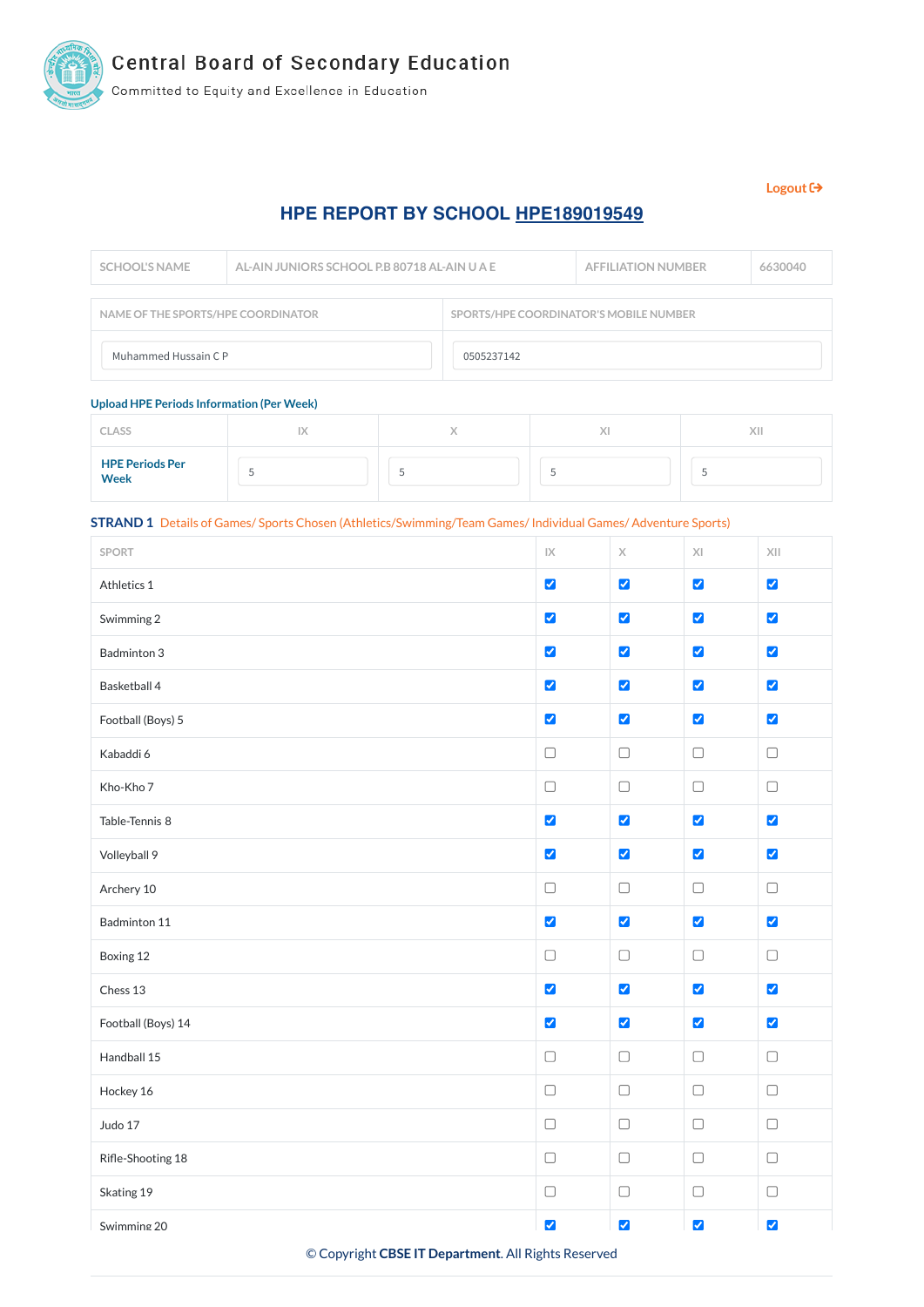| Taekwondo 21     | $\Box$               | $\Box$                       | $\Box$               | $\Box$               |
|------------------|----------------------|------------------------------|----------------------|----------------------|
| Tennis 22        | $\blacktriangledown$ | $\blacktriangledown$         | $\blacktriangledown$ | $\blacktriangledown$ |
| Aerobics 23      | $\blacktriangledown$ | $\blacktriangledown$         | $\blacktriangledown$ | $\blacktriangledown$ |
| Gymnastics 24    | $\Box$               | $\Box$                       | $\Box$               | $\Box$               |
| Rope Skipping 25 | $\blacktriangledown$ | $\blacktriangledown$         | $\blacktriangledown$ | $\Box$               |
| Yoga 26          | $\Box$               | $\hfill\ensuremath{\square}$ | $\Box$               | $\Box$               |
| Netball 27       | $\Box$               | $\hfill\ensuremath{\square}$ | $\Box$               | $\Box$               |
| Water-Polo 28    | $\Box$               | $\Box$                       | $\Box$               | $\Box$               |
| Cricket 29       | $\blacktriangledown$ | $\blacktriangledown$         | $\blacktriangledown$ | $\blacktriangledown$ |
| Softball 30      | $\Box$               | $\Box$                       | $\Box$               | $\Box$               |
| Golf 31          | $\Box$               | $\Box$                       | $\Box$               | $\Box$               |
| Any Other        | Any Oth              | Any Oth                      | Any Oth              | Any Oth              |

### **STRAND 2** Details of Activities of Health And Fitness Strand

| <b>GAME</b>                             | $\mathsf{IX}$        | $\mathsf X$          | XI                   | XII                  |
|-----------------------------------------|----------------------|----------------------|----------------------|----------------------|
| Mass P.T.                               | $\blacktriangledown$ | $\Box$               | $\blacktriangledown$ | $\Box$               |
| Yoga                                    | $\blacktriangledown$ | $\Box$               | $\blacktriangledown$ | $\Box$               |
| Dance                                   | $\blacktriangledown$ | $\blacktriangledown$ | $\blacktriangledown$ | $\blacktriangledown$ |
| Calisthenics                            | $\Box$               | $\Box$               | $\Box$               | $\Box$               |
| Jogging                                 | $\blacktriangledown$ | V                    | $\blacktriangledown$ | $\blacktriangledown$ |
| Cross Country Run                       | $\blacktriangledown$ | $\blacktriangledown$ | $\blacktriangledown$ | $\blacktriangledown$ |
| working out using weights/gym equipment | $\Box$               | $\Box$               | $\Box$               | $\Box$               |
| Tai-Chi                                 | $\Box$               | $\Box$               | $\Box$               | $\Box$               |
| Any Other                               | Any Oth              | Any Oth              | Any Oth              | Any Oth              |

## **STRAND 3** Details of SEWA Strand

| <b>PROJECT / ACTIVITY</b>                                                                                           | $\mathsf{IX}$        | $\chi$               | XI                   | XII                  |
|---------------------------------------------------------------------------------------------------------------------|----------------------|----------------------|----------------------|----------------------|
| Swachcha Vidyalaya Swachcha Bharat                                                                                  | U                    | ∩                    | T                    | $\Box$               |
| Dignity of Labour                                                                                                   | $\blacktriangledown$ | $\blacktriangledown$ | $\blacktriangledown$ | $\blacktriangledown$ |
| Empathy                                                                                                             | $\blacktriangledown$ | $\blacktriangledown$ | $\blacktriangledown$ | V                    |
| Care for Homeless Children                                                                                          |                      | ∩                    | Ξ                    | Г                    |
| Being Safe and Responsible: First Aid/Health Club; Disaster Prevention and<br>Mitigation                            | $\blacktriangledown$ | $\blacktriangledown$ | <b>V</b>             | V                    |
| Environment Conscious Citizens as Part of Eco Clubs                                                                 | $\blacktriangledown$ | $\blacktriangledown$ | $\blacktriangledown$ | $\blacktriangledown$ |
| Reduce, Recycle, Reuse (most important 3R's) and Now Respect                                                        | $\blacktriangledown$ | $\blacktriangledown$ | $\blacktriangledown$ | $\blacktriangledown$ |
| Studying the nutrition and health status of people in a peer group/village/city slum/<br>tribal area/ neighbourhood | $\blacktriangledown$ | $\blacktriangledown$ | Ø                    | $\blacktriangledown$ |

© Copyright **CBSE IT Department**. All Rights Reserved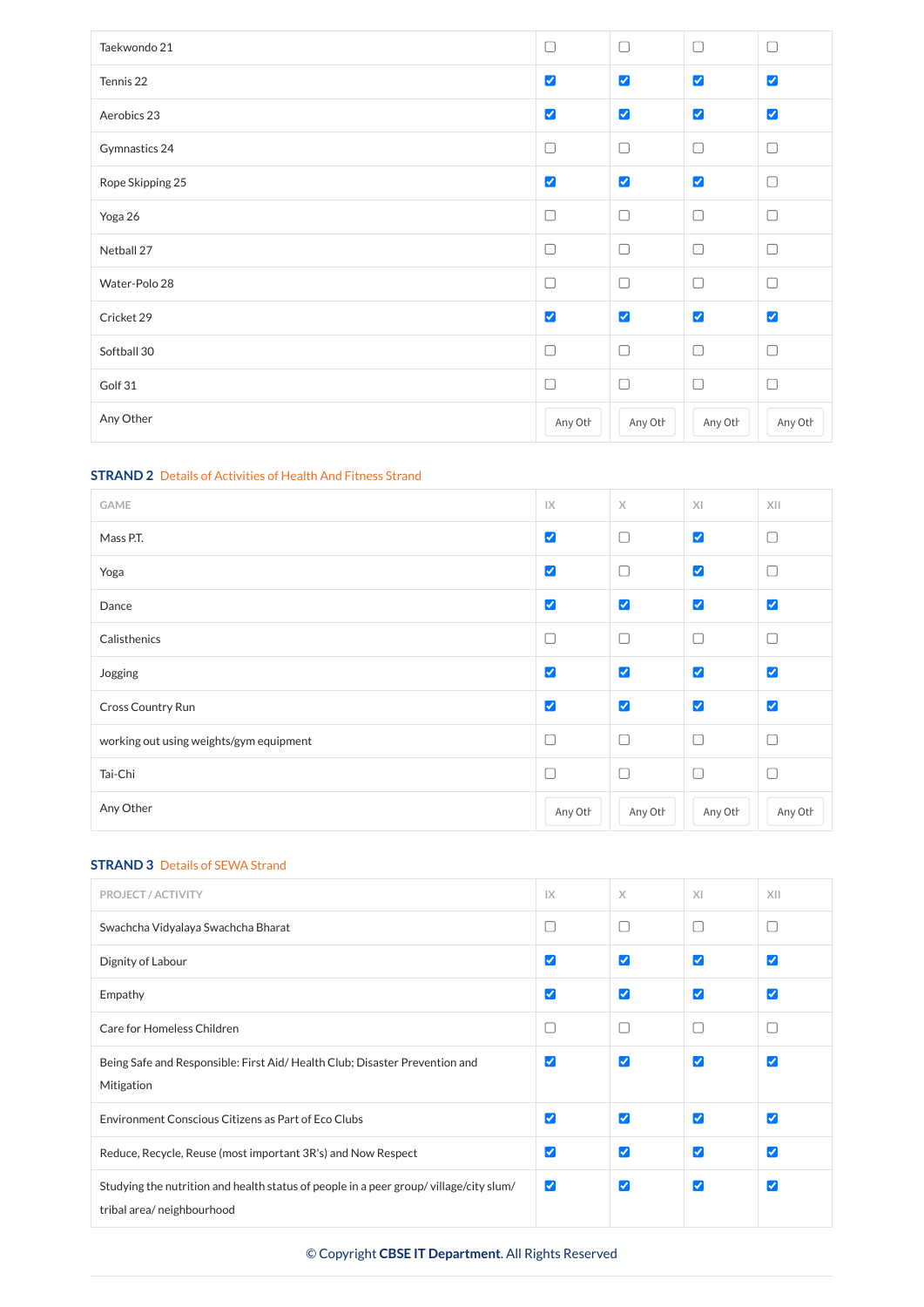| Participating in the community health programme through door-to-door contact<br>programmes                                                           | $\blacktriangledown$       | V                    | $\blacktriangledown$ | $\blacktriangledown$ |
|------------------------------------------------------------------------------------------------------------------------------------------------------|----------------------------|----------------------|----------------------|----------------------|
| First Aid: Awareness raising and demonstration                                                                                                       | $\blacktriangledown$       | $\blacktriangledown$ | $\blacktriangledown$ | $\blacktriangledown$ |
| Plantation of Shade/Fuel/Ornamental/Avenue trees                                                                                                     | $\blacktriangledown$       | $\blacktriangledown$ | $\blacktriangledown$ | $\blacktriangledown$ |
| Acquaintance with common fertilizers and pesticides and their application with<br>appropriate equipment                                              | $\Box$                     | $\Box$               | $\Box$               | L                    |
| Acquaintance with Common Pests and Diseases of Plants and Use of Simple<br><b>Chemicals and Plant Protection Equipment</b>                           | $\Box$                     | $\Box$               | □                    | $\Box$               |
| Preparation of Family Budget and Maintenance of Daily Household Accounts                                                                             | $\Box$                     | $\Box$               | $\Box$               | $\Box$               |
| Helping school authorities in oragnizing (a) picnics, tours, excursions, functions (b)<br>exhibitions.                                               | $\boldsymbol{\mathcal{U}}$ | V                    | Ø                    | $\blacktriangledown$ |
| Participation in Adult-Literacy Programmes                                                                                                           | $[\ ]$                     | Г                    | $\Box$               | $\Box$               |
| Resources for Classroom Use and School Use                                                                                                           | V                          | V                    | $\blacktriangledown$ | V                    |
| Organizing sports meet for CWSN (Children with Special Needs)                                                                                        | Ø                          | $\blacktriangledown$ | $\blacktriangledown$ | $\blacktriangledown$ |
| Planning, organizing and delivering a League tournament (Basketball,<br>Cricket, Football)                                                           | $\boldsymbol{\mathcal{U}}$ | $\blacktriangledown$ | Ø                    | $\blacktriangledown$ |
| Planning and holding a friendly cricket match between alumni and the current grade<br>XI and XII                                                     | $\boldsymbol{\mathcal{U}}$ | $\blacktriangledown$ | $\blacktriangledown$ | $\blacktriangledown$ |
| Organizing sports competition for primary school                                                                                                     | $\blacktriangledown$       | $\blacktriangledown$ | V                    | $\blacktriangledown$ |
| Organized Inter-class/Inter-school sporting activities (basketball,<br>volleyball, swimming, hockey, netball, squash, cricket and boxing)            | V                          | $\blacktriangledown$ | $\blacktriangledown$ | $\blacktriangledown$ |
| Long distance runs (half and full marathons) for a cause                                                                                             | $\blacktriangledown$       | $\blacktriangledown$ | $\blacktriangledown$ | $\blacktriangledown$ |
| Researching on Yoga, Running/Jogging, Dance, Trekking/Hiking/Biking/Cycling,<br>Camping, Military training as part of planned projects               | $\Box$                     | $\Box$               | $[\ ]$               | $\Box$               |
| Organizing a fund raising Musical Extravaganza for school                                                                                            | $\Box$                     | $\Box$               | $\Box$               | $\Box$               |
| Holding an Art Exhibition for fund raising                                                                                                           | $\Box$                     | $\Box$               | $\Box$               | $\Box$               |
| Inviting professionals from industry to develop career pathways (App on mobile)                                                                      | M                          | $\blacktriangledown$ | $\blacktriangledown$ | $\blacktriangledown$ |
| Running school cafe with focus on nutrition                                                                                                          | $\Box$                     | $\Box$               | $\Box$               | $\Box$               |
| School gardening project                                                                                                                             | $\blacktriangledown$       | $\blacktriangledown$ | $\blacktriangledown$ | $\blacktriangledown$ |
| Collaborating as part of Photography Club and create Exhibitions across the city with<br>a social message.                                           | $\Box$                     | $\Box$               | $\Box$               | $\Box$               |
| Projects on social awareness or cross curricular themes initiated, planned and<br>implemented by students with teacher as initiator.                 | M                          | $\blacktriangledown$ | $\blacktriangledown$ | $\blacktriangledown$ |
| As volunteer for 'in school activities' such as organizing a school-based event based on<br>Life Skills.                                             | $\blacktriangledown$       | $\blacktriangledown$ | V                    | $\blacktriangledown$ |
| Participating or volunteering in Youth Parliament or mock UN Sessions                                                                                | $\blacktriangledown$       | $\blacktriangledown$ | $\blacktriangledown$ | $\blacktriangledown$ |
| Life Skills Activities (Creative and Critical Thinking, Problem Solving and Decision<br>Making, Effective Communication, Self Awareness and Empathy) | $\blacktriangledown$       | $\blacktriangledown$ | $\blacktriangledown$ | V                    |
| 'Buddies' or 'Peer Mentors' for Adolescence Education, School Health Program, Life<br>Skills Program etc.                                            | $\blacktriangledown$       | $\blacktriangledown$ | $\blacktriangledown$ | $\blacktriangledown$ |

 $\odot$  Copyright CBSE IT Department. All Rights Reserved